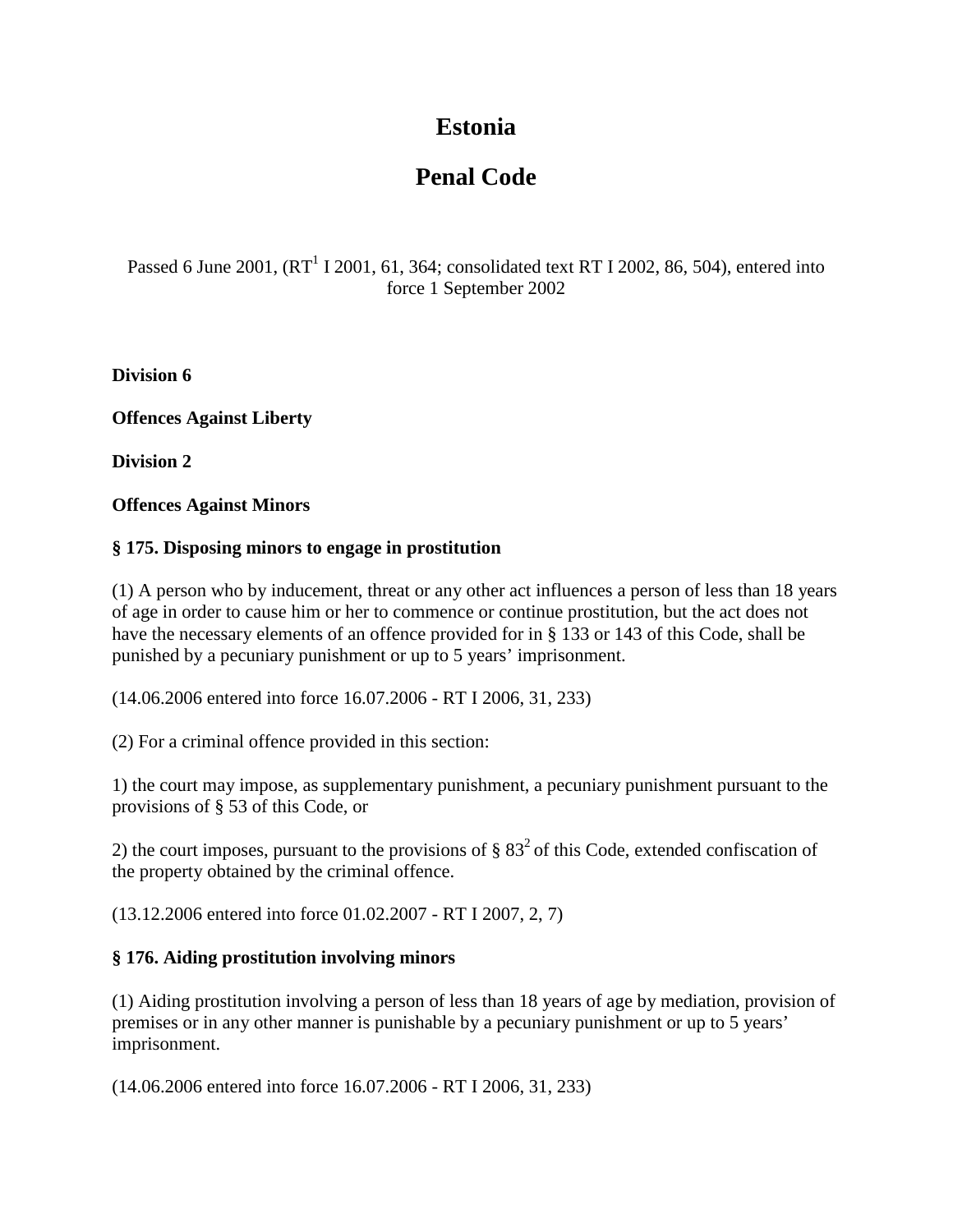(2) The same act, if committed:

1) by a group or a criminal organisation;

2) by a person who has previously committed a criminal offence provided in this section or aiding prostitution, - is punishable by 3 up to 15 years' imprisonment.

(14.06.2006 entered into force 16.07.2006 - RT I 2006, 31, 233)

(3) An act provided for in subsection (1) of this section, if committed by a legal person, is punishable by a pecuniary punishment.

(14.06.2006 entered into force 16.07.2006 - RT I 2006, 31, 233)

(4) An act provided for in clause (2) 2) of this section, if committed by a legal person, is punishable by a pecuniary punishment or compulsory dissolution.

(14.06.2006 entered into force 16.07.2006 - RT I 2006, 31, 233)

(5) For a criminal offence provided in this section:

1) the court may impose, as supplementary punishment, a pecuniary punishment pursuant to the provisions of § 53 of this Code, or

2) the court imposes, pursuant to the provisions of  $\S 83^2$  of this Code, extended confiscation of the property obtained by the criminal offence.

(13.12.2006 entered into force 01.02.2007 - RT I 2007, 2, 7)

#### **§ 177. Use of minors in manufacture of pornographic works**

(1) Use of a person of less than 14 years of age as a model or actor in the manufacture of a pornographic or erotic picture, picture, film or other work, and use of a person of less than 18 years of age as a model or actor in the manufacture of a pornographic picture, film or other work is punishable by a pecuniary punishment or up to 5 years' imprisonment.

(14.06.2006 entered into force 16.07.2006 - RT I 2006, 31, 233)

(2) The same act, if committed by a legal person, is punishable by a pecuniary punishment.

#### **§ 178. Manufacture of works involving child pornography or making child pornography available**

(1) A person who manufactures, stores, hands over, displays or makes available in any other manner pictures, writings or other works or reproductions of works depicting a person of less than 18 years of age in a pornographic situation, or person of less than 18 years of age in a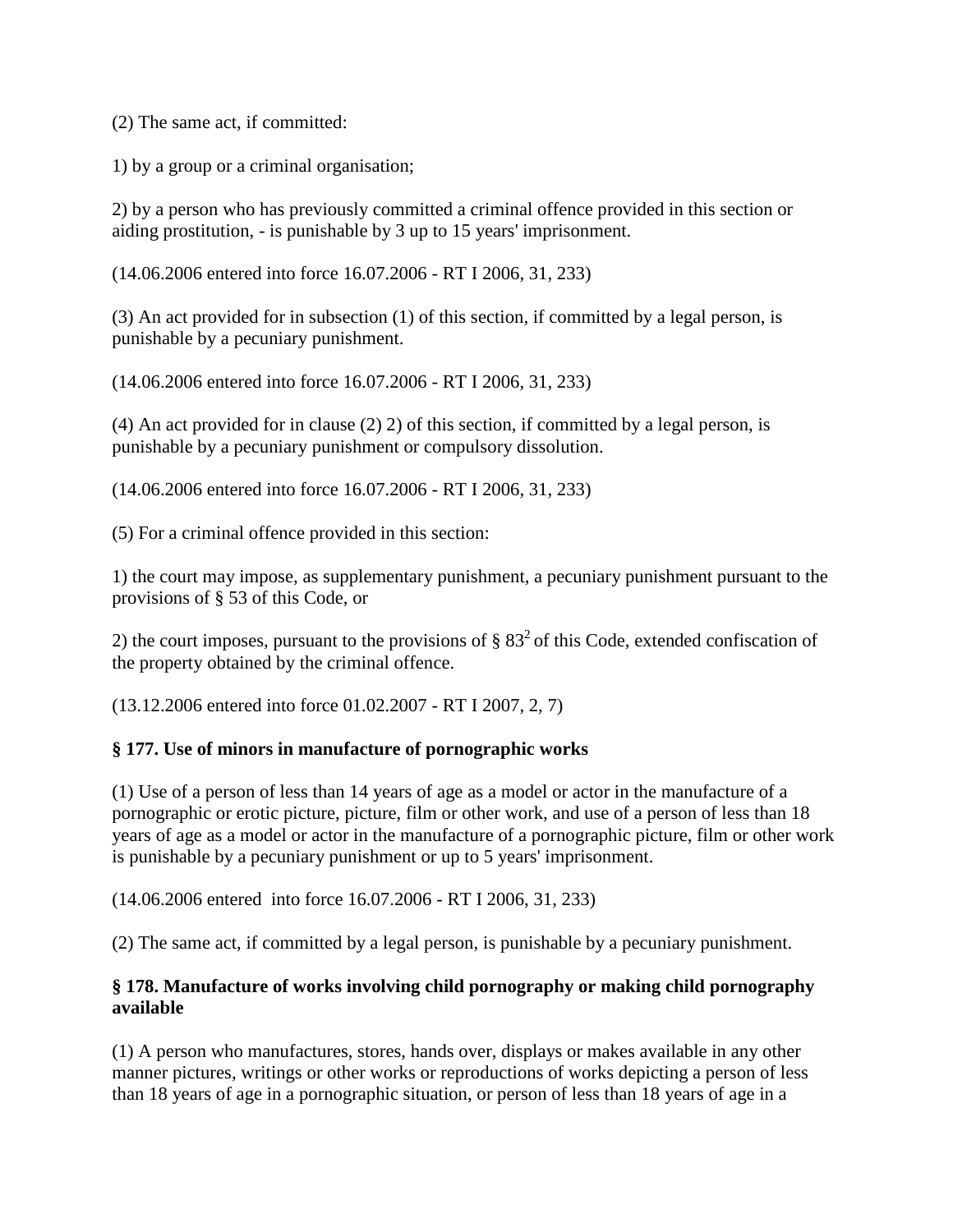pornographic or erotic situation shall be punished by a pecuniary punishment or up to 3 years' imprisonment.

(14.06.2006 entered into force 16.07.2006 - RT I 2006, 31, 233)

(2) The same act, if committed by a legal person, is punishable by a pecuniary punishment.

# **§ 179. Sexual enticement of children**

(1) A person who hands over, displays or makes otherwise knowingly available pornographic works or reproductions thereof to a person of less than 14 years of age, engages in sexual intercourse in the presence of such person or knowingly sexually entices such person in any other manner shall be punished by a pecuniary punishment or up to one year of imprisonment.

(2) The same act, if committed by a legal person, is punishable by a pecuniary punishment.

# **§ 180. Exhibiting violence to minors**

(1) A person who hands over, displays or makes otherwise knowingly available works or reproductions of works promoting violence or cruelty to a person of less than 18 years of age, kills or tortures an animal in the presence of such person without due cause or knowingly exhibits violence to him or her in any other manner shall be punished by a pecuniary punishment or up to one year of imprisonment.

(2) The same act, if committed by a legal person, is punishable by a pecuniary punishment.

# **§ 133. Enslaving**

(1) Placing a human being in a situation where he or she is forced to work or perform other duties against his or her will for the benefit of another person, or keeping a person in such situation, if such act is performed through violence or deceit or by taking advantage of the helpless situation of the person is punishable by 1 to 5 years' imprisonment.

(24.01.2007 entered into force 15.03.2007 - RT I 2007, 13, 69)

(2) The same act, if committed:

1) against two or more persons, or

2) against a person of less than 18 years of age,

is punishable by 3 to 12 years' imprisonment.

 $(2<sup>1</sup>)$  An act provided for in subsection (1) of this section, if committed by a legal person, is punishable by a pecuniary punishment.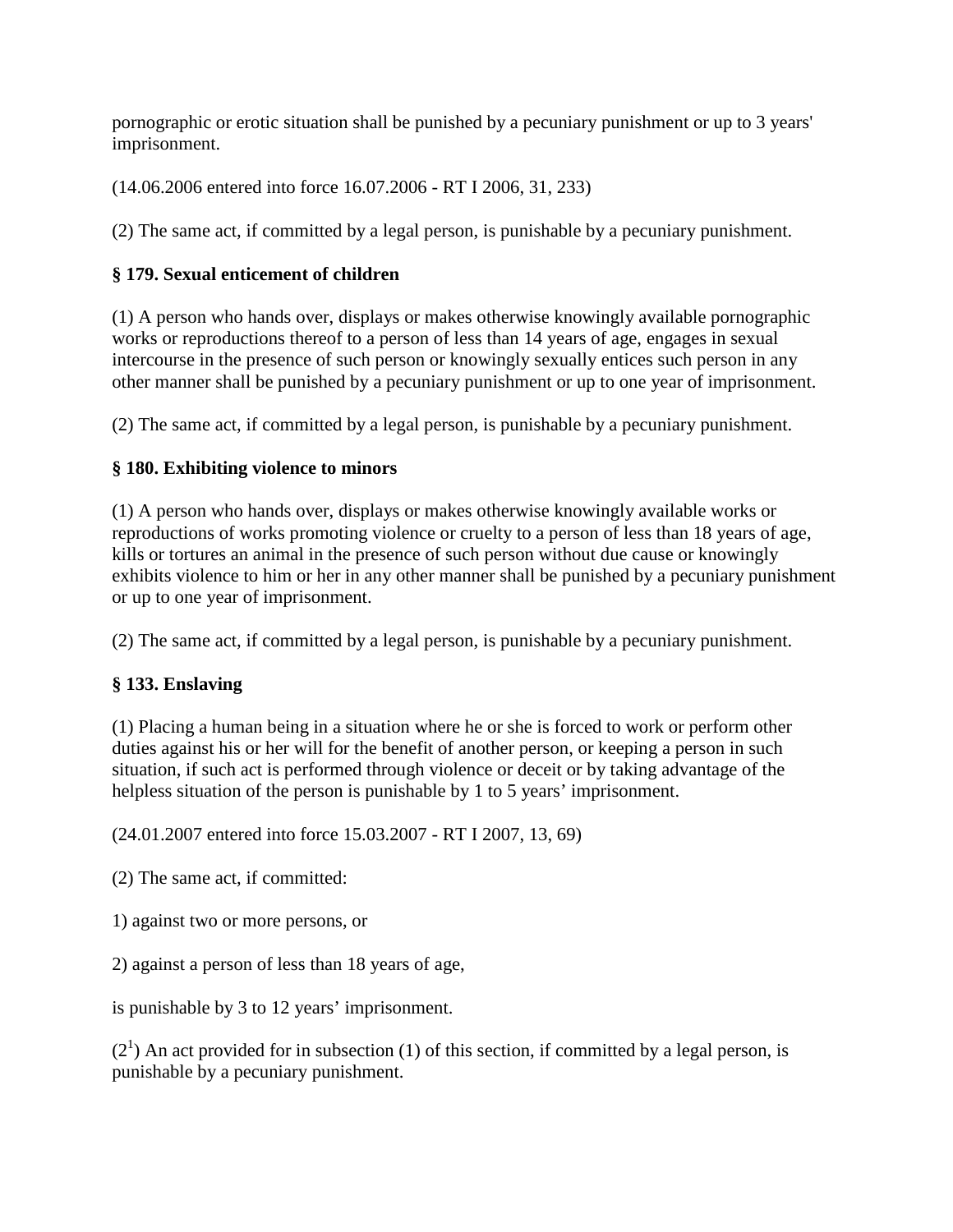(24.01.2007 entered into force 15.03.2007 - RT I 2007, 13, 69)

 $(2<sup>2</sup>)$  An act provided for in subsection (2) of this section, if committed by a legal person, is punishable by a pecuniary punishment or compulsory dissolution.

(24.01.2007 entered into force 15.03.2007 - RT I 2007, 13, 69)

(3) For the criminal offence provided in this section, the court shall impose extended confiscation of assets or property acquired by the criminal offence pursuant to the provisions of §  $83<sup>2</sup>$  of this Code.

(13.12.2006 entered into force 01.02.2007 - RT I 2007, 2, 7)

# **§ 134. Abduction**

(1) Taking or leaving a person, through violence or deceit, in a state where it is possible to persecute or humiliate him or her on grounds of race or gender or for other reasons, and where he or she lacks legal protection against such treatment and does not have the possibility to leave the state, is punishable by a pecuniary punishment or up to 5 years' imprisonment.

(2) The same act, if committed:

1) against two or more persons, or

2) against a person of less than 18 years of age,

is punishable by 2 to 10 years' imprisonment.

(3) An act provided for in subsection (1) of this section, if committed by a legal person, is punishable by a pecuniary punishment.

(24.01.2007 entered into force 15.03.2007 - RT I 2007, 13, 69)

(4) An act provided for in subsection (2) of this section, if committed by a legal person, is punishable by a pecuniary punishment or compulsory dissolution.

(24.01.2007 entered into force 15.03.2007 - RT I 2007, 13, 69)

#### **§ 135. Hostage taking**

(1) Imprisonment of a person in order to compel, under the threat to kill, detain or cause health damage to the person, a third person to commit or consent to an act is punishable by 3 to 12 years' imprisonment.

(2) The same act, if committed against a person of less than 18 years of age, is punishable by 5 to 15 years' imprisonment.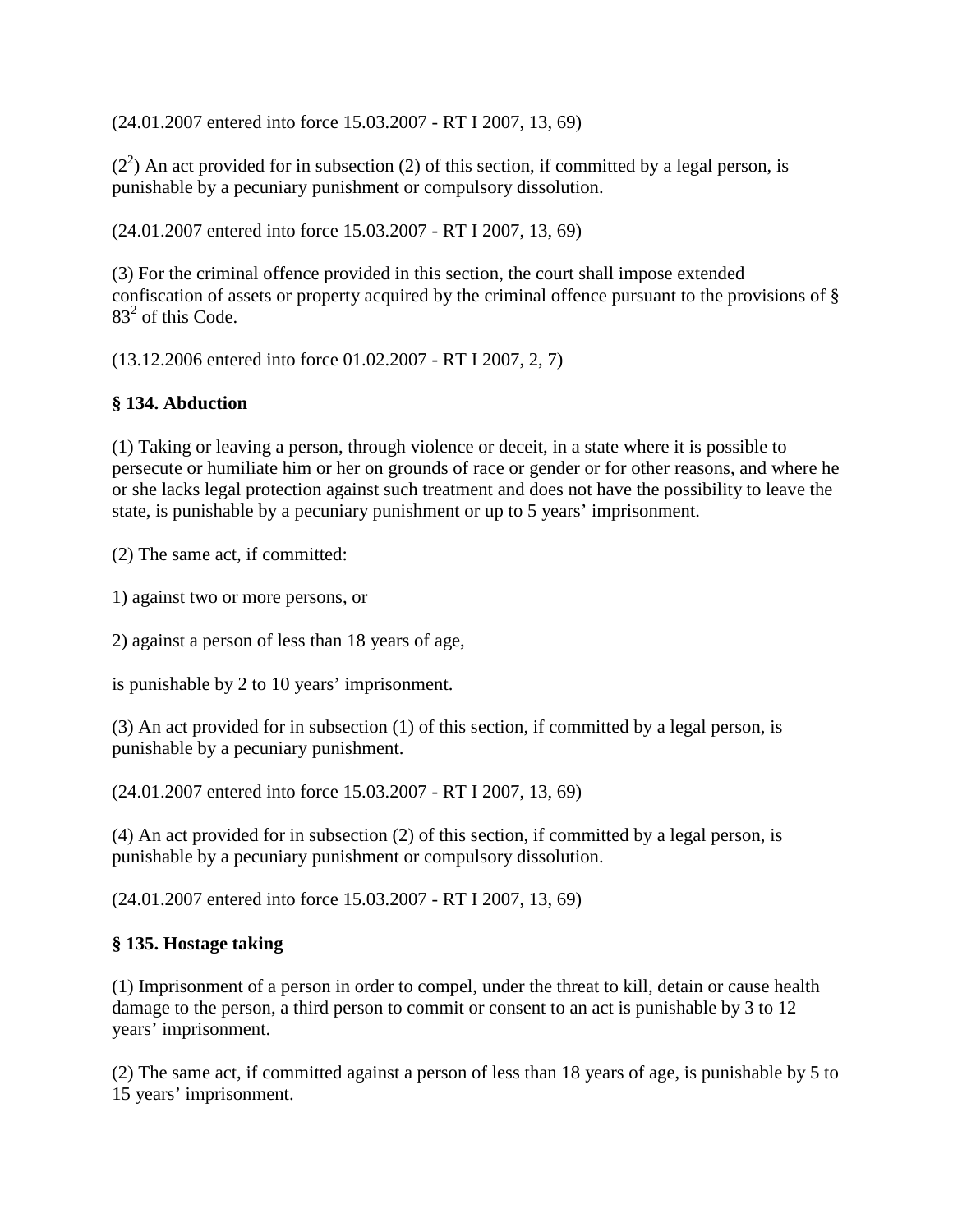## **§ 136. Unlawful deprivation of liberty**

(1) Unlawful deprivation of the liberty of another person is punishable by a pecuniary punishment or up to 5 years' imprisonment.

(2) The same act, if committed against a person of less than 18 years of age, is punishable by 1 to 5 years' imprisonment.

#### **§ 138. Illegal conduct of human research**

(1) Conduct of medical or scientific research on a person who has not granted consent thereto pursuant to the procedure prescribed by law or who before granting such consent was not notified of the essential potential dangers arising from the research is punishable by a pecuniary punishment or up to 3 years' imprisonment.

(2) The same act, if committed by a legal person, is punishable by a pecuniary punishment.

#### **§ 139. Illegal removal of organs or tissue**

Removal, for transplantation purposes, of human organs or tissue by a person with the corresponding right arising from law, if the person from whom the organs or tissue are removed has not been notified of the essential potential dangers arising from the removal of organs or tissue before he or she grants consent thereto, or if the person removing the organs or tissue was aware that the person from whom the organs or tissue are removed will receive remuneration therefor, is punishable by a pecuniary punishment or up to one year of imprisonment.

#### **§ 140. Inducing person to donate organs or tissue**

Inducing a person to consent to the removal of his or her organs or tissue for the purposes of transplantation or genetic research by offering material remuneration or causing damage to the person or by threatening to cause damage to the person is punishable by a pecuniary punishment or up to one year of imprisonment.

#### **Division 7**

#### **Offences Against Sexual Self-determination**

#### **§ 141. Rape**

(1) Sexual intercourse with a person against his or her will by using force or taking advantage of a situation in which the person is not capable of initiating resistance or comprehending the situation is punishable by 1 to 5 years' imprisonment.

(2) The same act, if:

1) committed against a person of less than 18 years of age;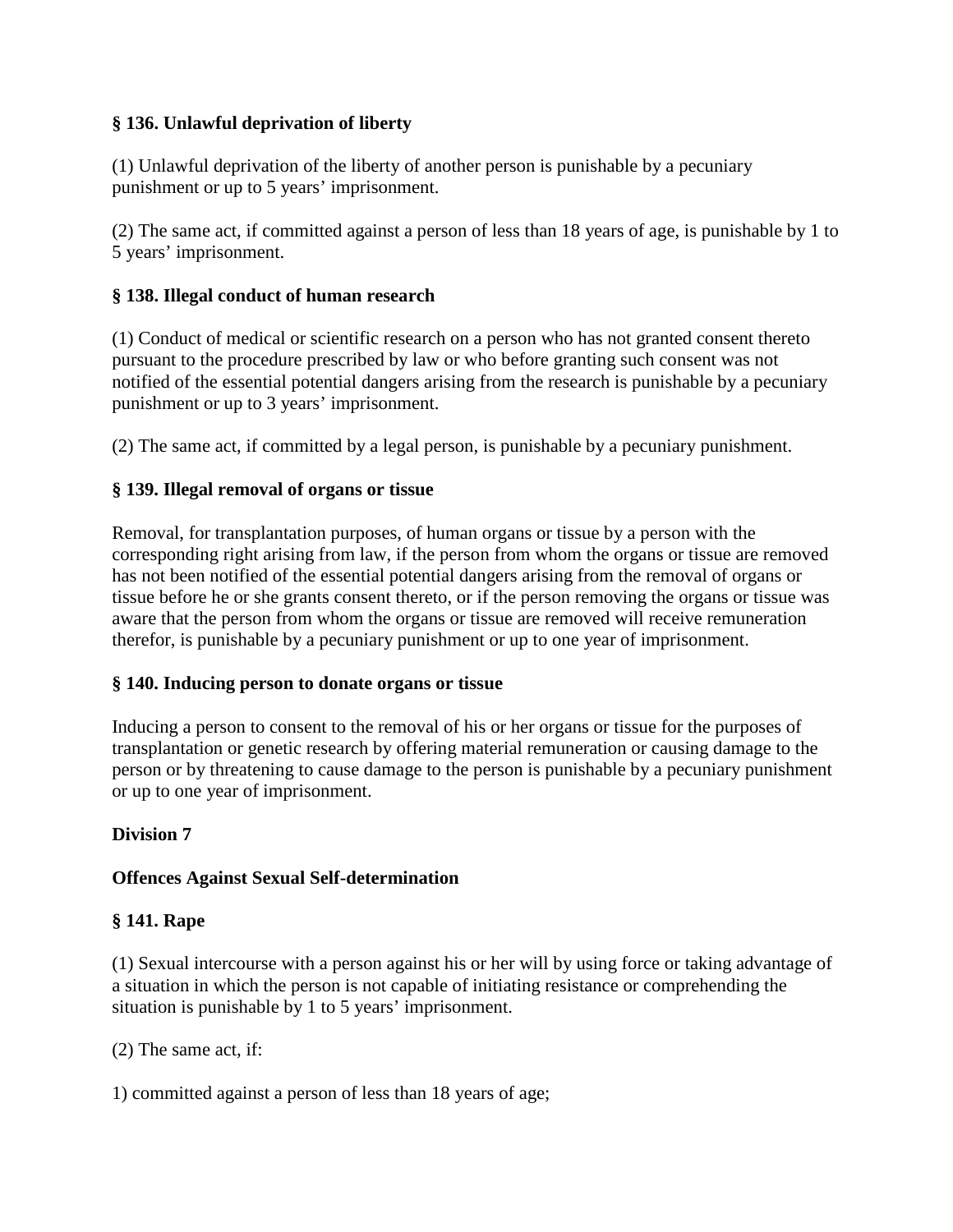2) committed by two or more persons;

3) serious damage is thereby caused to the health of the victim;

4) it causes the death of the victim;

5) it leads the victim to suicide or a suicide attempt, or

6) it was committed by a person who has previously committed a criminal offence provided in this Division, -

is punishable by 6 to 15 years' imprisonment.

(14.06.2006 entered into force 16.07.2006 - RT I 2006, 31, 233)

#### **§ 142. Satisfaction of sexual desire by violence**

(1) Involving a person against his or her will in satisfaction of sexual desire in a manner other than sexual intercourse by using force or taking advantage of a situation in which the person is not capable of initiating resistance or comprehending the situation is punishable by up to 3 years' imprisonment.

(2) The same act, if committed:

1) against a person of less than 18 years of age;

2) by a person who has previously committed a criminal offence provided in this Division, - is punishable by up to 5 years' imprisonment.

(14.06.2006 entered into force 16.07.2006 - RT I 2006, 31, 233)

#### **§ 143. Compelling person to engage in sexual intercourse**

(1) Sexual intercourse with a person against his or her will by taking advantage of the dependency of the victim from the offender but without using force or outside a situation where the person was not capable of initiating resistance or comprehending the situation as provided for in § 141 of this Code, is punishable by up to 3 years' imprisonment.

(2) The same act, if committed against a person of less than 18 years of age, is punishable by up to 5 years' imprisonment.

## **§ 1431 . Compelling person to satisfy sexual desire**

(1) Involving a person against his or her will in satisfaction of sexual desire in a manner other than sexual intercourse by taking advantage of the dependency of the victim from the offender but without using force or outside a situation where the person was not capable of initiating